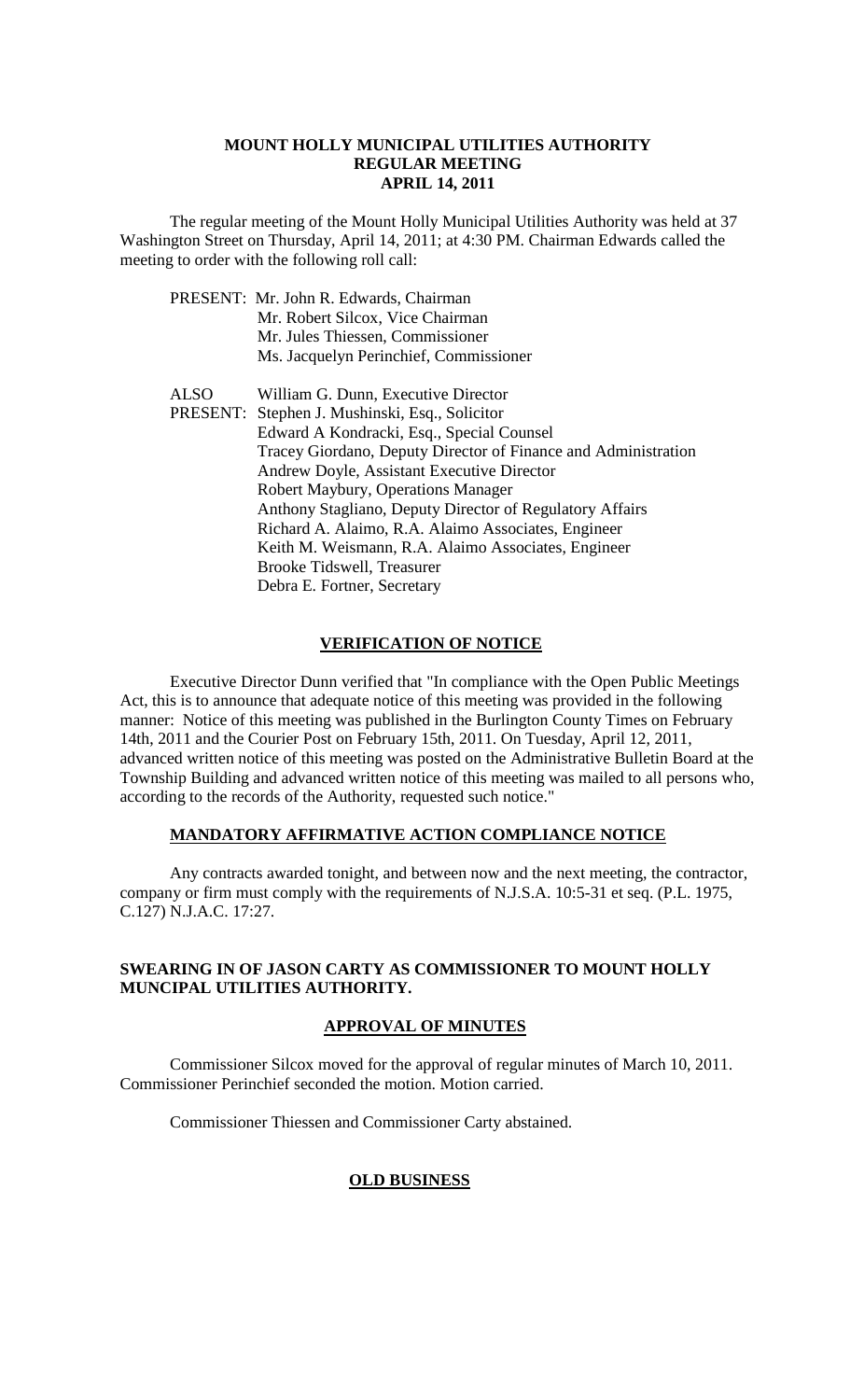#### **NEW BUSINESS**

### **RESOLUTION 2011-41**

## **A RESOLUTION APPROVING THE SERVICE AGREEMENT WITH GORDON DEY FARM FOR DISPOSAL OF WASTEWATER**

Executive Director Dunn explained Gorden Dey Farm is a small butcher establishment with liquid wastewater that is acceptable to the Authority. There have been no inquiries or outside questions. Commissioner Carty asked if this was previously discussed. Chairman Edwards answered no.

Commissioner Silcox moved for the approval of Resolution 2011-41. Commissioner Thiessen seconded the motion. At the call of the roll, the vote was:

AYES: Commissioner Carty, Commissioner Thiessen, Commissioner Perinchief, Commissioner Silcox, Chairman Edwards

## **RESOLUTION 2011-36**

## **A RESOLUTION APPROVING THE OPERATING EXPENSES FOR THE MONTH OF MARCH 2011**

Commissioner Carty questioned the amounts paid to William G. Dunn for mileage reimbursements. He asked if the amount of \$300.00 was paid twice. Deputy Director of Finance and Administration, Giordano, explained that the \$300.00 was allocated to three separate departments equally. Commissioner Carty inquired if this is in Executive Director Dunn's contract. Commissioner Silcox stated this is past practice.

Commissioner Silcox moved for the approval of Resolution 2011-36. Commissioner Thiessen seconded the motion. At the call of the roll, the vote was:

- AYES: Commissioner Thiessen, Commissioner Perinchief, Commissioner Silcox, Chairman Edwards
- NAYS: Commissioner Carty

#### **RESOLUTION 2011-36A**

## **A RESOLUTION APPROVING THE SEWER REFUNDS FOR THE MONTH OF MARCH 2011**

Commissioner Silcox moved for the approval of Resolution 2011-36A Commissioner Thiessen seconded the motion. At the call of the roll, the vote was:

AYES: Commissioner Thiessen, Commissioner Perinchief, Commissioner Silcox, Chairman Edwards

NAYS: None

Commissioner Carty abstained.

**Commissioner Thiessen left the meeting at 4:39pm.**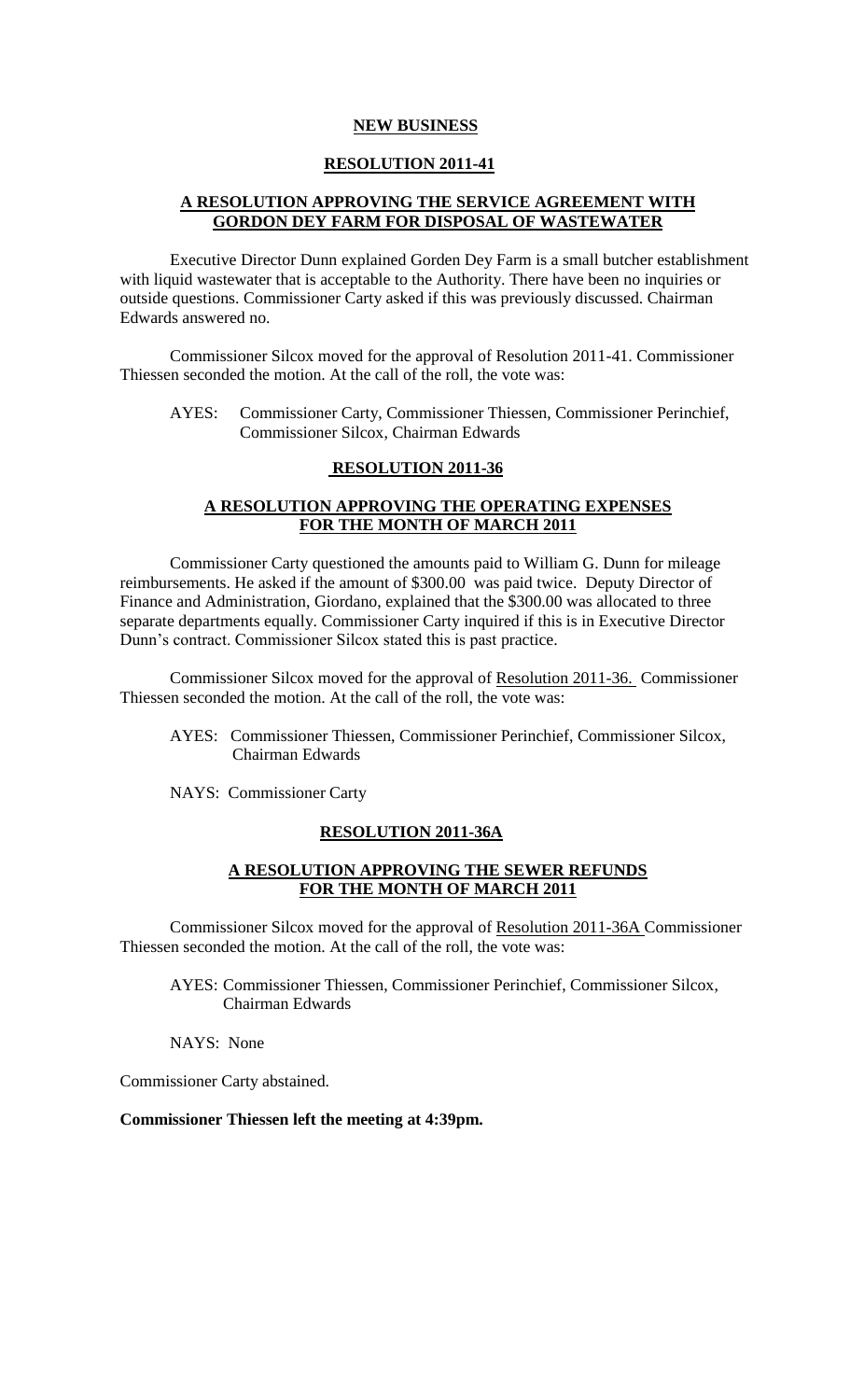## **RESOLUTION 2011-37**

## **A RESOLUTION APPROVING THE EXPENDITURES FOR THE MONTH OF MARCH 2011 FROM THE ESCROW FUND**

Commissioner Silcox moved for the approval of Resolution 2011-37. Commissioner Perinchief seconded the motion. At the call of the roll, the vote was:

AYES: Commissioner Perinchief, Commissioner Silcox, Chairman Edwards.

NAYS: None

Commissioner Carty abstained.

## **RESOLUTION 2011-38**

## **A RESOLUTION APPROVING THE EXPENDITURES FOR THE MONTH OF MARCH 2011 FROM THE IMPROVEMENT AND REPLACEMENT FUND**

Commissioner Silcox moved for the approval of Resolution 2011-38. Commissioner Perinchief seconded the motion. At the call of the roll, the vote was:

AYES: Commissioner Perinchief, Commissioner Silcox, Chairman Edwards

NAYS: None

Commissioner Carty abstained.

### **RESOLUTION 2011-39**

## **A RESOLUTION APPROVING THE EXPENDITURES FOR THE MONTH OF MARCH 2011 FROM THE 2007-2010 PROJECT CONSTRUCTION FUND (PLANT EXPANSION)**

Commissioner Silcox moved for the approval of Resolution 2011-39. Commissioner Perinchief seconded the motion. At the call of the roll, the vote was:

AYES: Commissioner Perinchief, Commissioner Silcox, Chairman Edwards.

NAYS: None

Commissioner Carty abstained.

## **RESOLUTION 2011-40**

## **A RESOLUTION APPROVING THE EXPENDITURES FOR THE MONTH OF MARCH 2011 FROM THE 2007-2010 CONSTRUCTION FUND (EDWARD STREET PUMP STATION)**

Commissioner Silcox moved for the approval of Resolution 2011-40. Commissioner Perinchief seconded the motion. At the call of the roll, the vote was:

AYES: Commissioner Perinchief, Commissioner Silcox, Chairman Edwards.

NAYS: None

Commissioner Carty abstained.

## **Commissioner Thiessen returned to the meeting at 4:43pm.**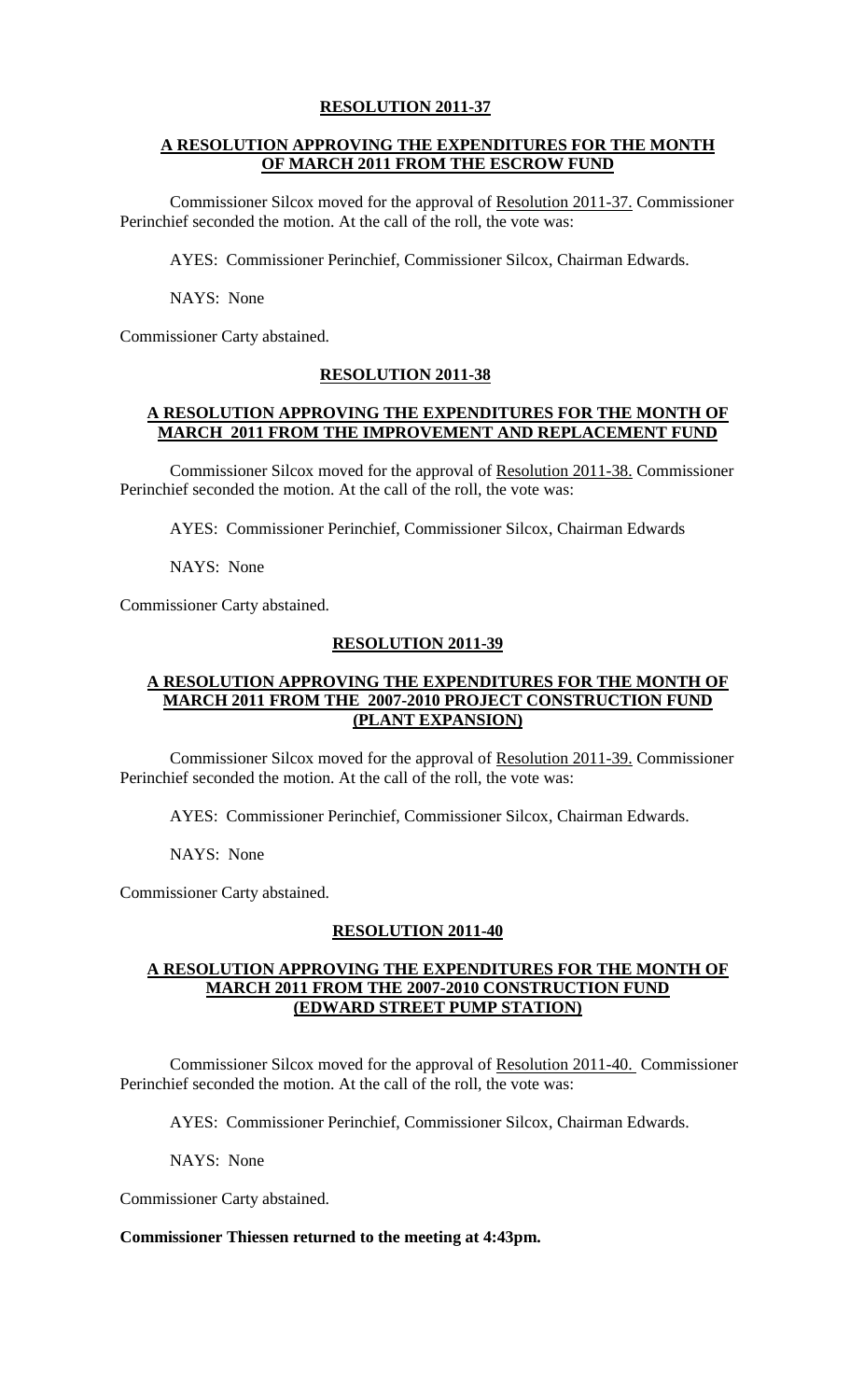## **COMMUNICATIONS**

Executive Director Dunn reported he has received the Wastewater Management Plan letter. He is currently in talks with the county discussing such issues as Martin Marietta in Moorestown, NJ.

Executive Director Dunn stated there has been a final resolution in regards to the issue with tidal waters. He is currently in possession of a letter of approval and the fee to be paid will be \$2,790.00.

## **MATTERS TO BE PRESENTED BY THE PUBLIC**

Mr. Kevin Brown, of Lincoln Avenue in Mount Holly, New Jersey, asked if the new sewage treatment plant is completed and now on line. Executive Director Dunn reported that yes, the new plant, is currently on line and operating efficiently, however, minor adjustments are being made.

Mr. David Hasson, of 216 Broad Street in Mount Holly New Jersey, thanked the board for the opportunity to serve the Authority for 17 years as well as working with dedicated employees. He stated during his time serving the Board he was able to travel to 500 municipalities and spoke with many municipal utility authorities. Mr. Hasson said that in his opinion, our supervisory people were not paid enough based on their work ethic and dedication. Mr. Hasson reported that he had served on the payroll committee of the Authority for 17 years. He is well aware of the jobs done by Joel, Tracey, Bob, Anthony, and Andy, who he recommended raises for and still feels they deserved them. Mr. Hasson stated that currently there are some slimy snakes in the organization who have made guarantees of employment positions within the Authority. He advised "Dick" and "Steve" to beware; when more snakes are appointed to the Board, the two of them are out of there! Mr. Hasson declared himself the new self appointed protector of all rate payers. He said he will not allow the snakes to rape this Authority; using it for their own personal cash cow. Mr. Hasson asked to be called The Mongoose. He warned everyone associated with the Authority to beware, they have a long road to hoe, but these people have messed with the wrong mongoose.

Mr. George Saponaro of 27 Cedar Street in Mt. Holly welcomed Mr. Carty to the Board. He asked the board members to take a fresh look at expenditures and rates and listen to all members since he is tired of tax and rate increases Vice Chairman Silcox advised Mr. Saponaro the Authority is not responsible for taxes but has not had a rate increase itself since 2007. As an attorney who is involved with other local municipalities, Mr. Saponaro also suggested cutting the Authorities legal budget.

Mr. Richard Dow of 232 Rutland Avenue in Mount Holly New Jersey stated he is looking forward to board meetings being moved to a later time; either 6 or 7pm. He said he has recently seen meeting times posted for Mount Laurel and Cinnaminson which are both later then the Mount Holly Municipal Utilities Authority meetings. Mr. Dow feels the 4:30pm meeting time does not offer the public the option to attend if they want to. Mr. Dow stated he wants benefits and pensions discontinued for board members. Mr. Dow stated, moving forward, he would like the Authority to provide the maximum allowed appropriation of \$524,710.00 which is nearly \$342,000.00 more then the \$183,000.00 cash currently provided to the Township of Mount Holly. Mr. Dow recognizes there are other things the Authority provides in lieu of cash, but he wants the cash, and if what it takes to get that money for the Mount Holly Township is cutting the six digit salaries or perks, or eliminating benefit and pensions, then it needs to be done. Mr. Dow went on to say the Board needs to start considering itself part of the Mount Holly Township that created it, because it is obviously an option at any time for the Authority to become part of the Mount Holly Township's Public Works Department. Chairman Edwards commented in regards to Mr. Dow's statements that it is a requirement for board members to participate in the pension program. He explained previously he requested to opt out of the pension program and he was told no. Mr. Dow replied that he was originally told the same thing for his position on the Mount Holly Town Council but has since been advised he can opt out if he chooses to. He went on to say that he feels he is quite often told conflicting things. Mr. Dow stated that upon reviewing his notes from last year he discovered at one point he was advised by the Board we do have an attendance policy, then at the last meeting, he was advised the Board has no attendance policy. Mr. Dow asked Chairman Edwards, given his comment, if the board was to vote to discontinue medical and pension, would he vote yes. Chairman Edwards responded he would have to think about it.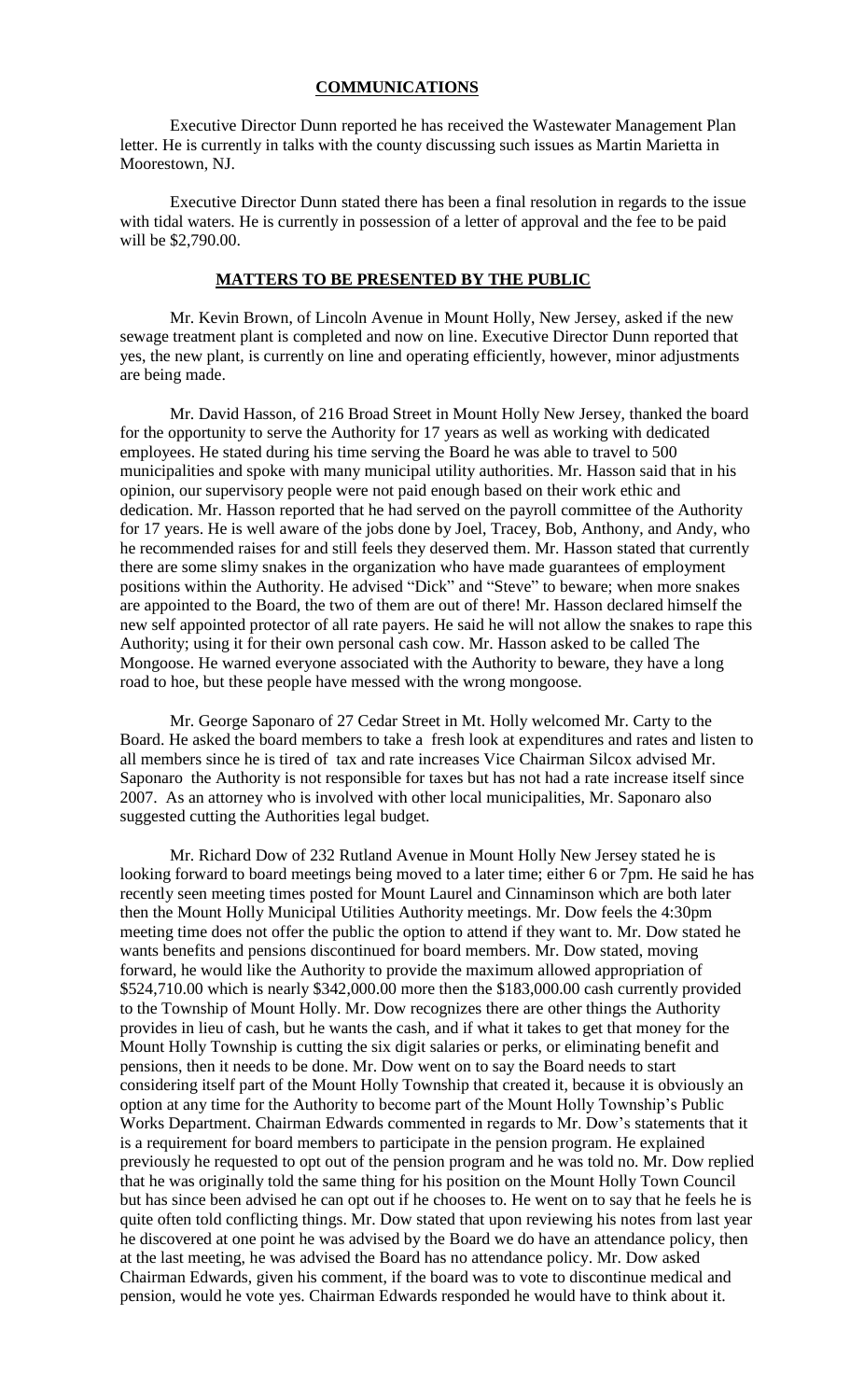Mr. Luis Lopez of 370 S. Martin Street in Mount Holly asked what resolutions 2011-36 and 2011-36A are for. Deputy Director of Finance and Administration advised him they are for operating expenses and sewer refunds accordingly. Mr. Lopez wished new Commissioner Carty a happy future at the Authority.

Mr. John Flynn of 41 Green Street in Mount Holly New Jersey asked if it would be possible to have an intercom system installed for board meetings since it is difficult to hear the discussion going on. Chairman Edwards explained that would be a major undertaking so Mr. Flynn asked if the commissioners and employees of the Authority would agree to speak louder.

## **REPORT OF THE EXECUTIVE DIRECTOR**

The Executive Director had nothing further to report.

## **REPORT OF THE ENGINEER**

The report of the Engineer was received. Commissioner Thiessen asked how the odor control is at the new plant. Mr. Keith Weisman of R.A. Alaimo Associates explained carbon units have been part of the new plant since the first day so there has been odor control. Now, the biological system is also up and running to full capacity. Mr. Weisman stated Edward Street Pump Station is now online. Mr. Weisman reported that all there is left to do is paving, landscaping, and clean-up. Commissioner Carty asked Authority Engineer, Mr. Richard A. Alaimo, if the project is now slightly over budget. Mr. Alaimo stated that he just recently sent a letter to the Authority requesting more information. Executive Director Dunn added the project, in its entirety, is almost completely finished and is under the bid price.

## **REPORT OF THE DEPUTY DIRECTOR FOR PLANT OPERATIONS**

The Report of the Deputy Director for Plant Operations was received.

## **REPORT OF THE DEPUTY DIRECTOR FOR REGULATORY AFFAIRS**

The Report of the Deputy Director for Regulatory Affairs was received.

## **REPORT OF THE SOLICITOR**

Solicitor Mushinski stated there will be one matter for closed session.

#### **REPORT OF THE DEPUTY DIRECTOR OF FINANCE AND ADMINISTRATION**

The Report of the Deputy Director of Finance and Administration was received. Deputy Director for Finance and Administration, Giordano, reported the Authority has just finished processing the second biweekly payroll for the Mount Holly Township. Ms. Giordano also reported the Authority has not yet received the audit draft for review but the audit is due to the State by April 30<sup>th</sup>. Commissioner Thiessen asked what kinds of difficulties have arisen for the Authority taking over the payroll. Deputy Director of Finance and Administration Giordano responded there was a lack of information and quite a bit of money involved with getting the payroll systems of the Township and the Authority up to speed so that they would be compatible. Commissioner Silcox stated he was involved with the payroll takeover. He understands the Township may have more requests for help forthcoming, therefore, he suggests a committee be formed to review these requests. It was decided Commissioner Silcox and Commissioner Perinchief will make up the committee. Commissioner Silcox stated the Authority and the Township have the same auditor and he would like to involve them with any assistance the Authority offers the Township to be sure what and how we do things is legal. Special Counsel Kondracki said that whatever assistance is ultimately agreed upon should be reduced to a Shared Services Agreement. Commissioner Carty asked for clarification of the difficulties encountered with the payroll takeover. Deputy Director of Finance and Administration Giordano reported the takeover has been in the process for one year. There was a lot of work involved with downloading the Township information into the Authorities system as well as adapting information to fit into one system. Deputy Director of Finance and Administration Giordano stated the cost was approximately \$10,000.00. This takeover allowed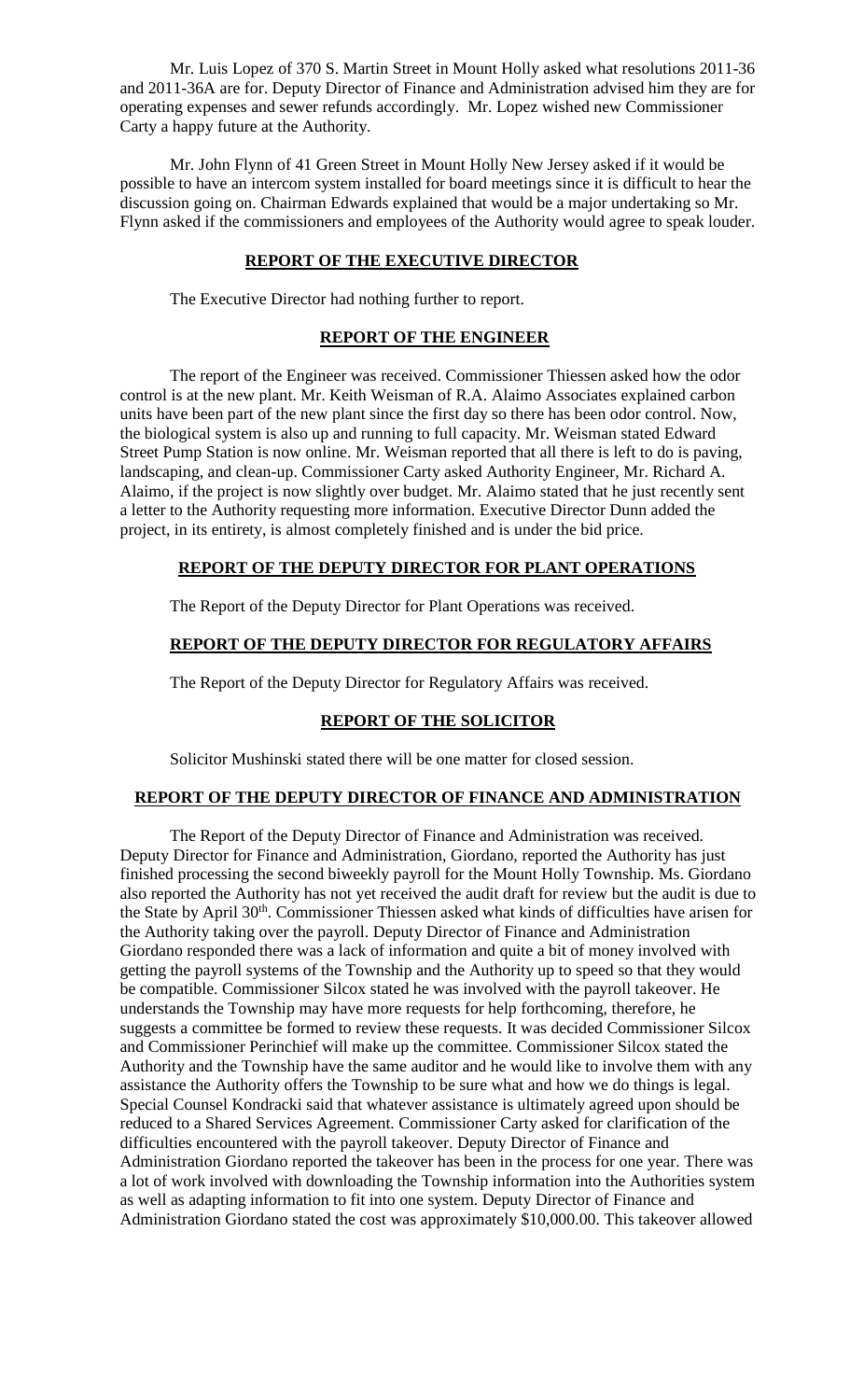the Township to discontinue the use of their outside payroll company. Commissioner Carty stated he supports the takeover but had not noticed during his review of the past two years minutes anything in regards to this issue and wondered how the takeover had come about. Executive Director Dunn reported the Authority was solicited by the Mount Holly Township Manager, Kathy Hoffman.

### **AUTHORITY STATUS REPORT OF NEW TREATMENT FACILITY**

There was nothing further to report in regards to the status of the new treatment facility.

## **OTHER NEW BUSINESS**

There was no other new business.

## **MATTERS TO BE PRESENTED BY THE COMMISSIONERS**

Commissioner Carty stated that he would like to see The Pledge of Allegiance added to the monthly meetings. Since no one on the Board objected to the suggestion, Chairman Edwards asked the Board Secretary to begin adding the Pledge of Allegiance to monthly agendas following The Verification of Notice.

Commissioner Carty thanked the three members of the Mount Holly Council, Mr. Dow, Mr. Donnelly, and Ms. Kersey, who supported him for his new position on the Authorities Board, as well as members of the public and his union brothers.

Commissioner Carty responded to some of the comments made earlier in the meeting by Mr. Hasson. Commissioner Carty stated no one has been promised any jobs and no one is going to spend any money. Mr. Hasson was totally off base with his blind accusations.

Commissioner Carty stated he did not appreciate derogatory comments by a board member and Mr. Hasson directed at Mr. Luis Lopez. He feels that a when a member of the public has something to say, good or bad, an elected or appointed official must keep those types of sarcastic comments to themselves.

Commissioner Carty said he looks forward to serving on the Authority's Board; learning what is going on and addressing any issues he may come upon. He promises transparency and accountability and, foremost, health and safety. Commissioner Carty advised the shop steward he is welcome to call him with questions or concerns at any time. In his effort towards transparency, Commissioner Carty asked that agendas and minutes for the monthly board meetings be placed on the Authorities website, as well as public notices, RFP's, and RFQ's. Commissioner Carty said in reference to accountability he will continue to scrutinize the bills and anything he believes to appear as wasteful spending will be challenged. Commissioner Carty was glad to see an expense policy being incorporated to the Authority, which he agrees with. Commissioner Carty stated in these tough economic times the Authority really needs to tighten it's belt. Commissioner Carty stated he totally disagrees with medical benefits for board members. He said while he loves the former board secretary, Joan Boas, to death, the fact that her position has been filled by an Authority employee shows that the position could be absorbed. Commissioner Carty stated the Board's treasurer receives medical benefits that cost the rate payers \$18,871.20 per year. He finds this totally unacceptable and the board needs to address this situation. Commissioner Carty supports moving the meeting time. Commissioner Carty thanked Deputy Director of Finance and Administration, Giordano, for being very helpful in supplying information he has requested in a timely manner. He felt she had gone above and beyond what was necessary.

Commissioner Thiessen welcomed Commissioner Carty to the board, acknowledging that there will be times when they agree and times when they disagree. Commissioner Thiessen stated he has continuously supported moving the meeting time to a later time frame that would make meetings more accessible to the public. He would like the meetings moved to 6pm. Chairman Edwards stated he has been serving on the Board for a long time and has found no compelling reason to change the meeting time. In the past when the meetings were at a later time he saw no increase in attendance, therefore, he is opposed to moving the meeting time.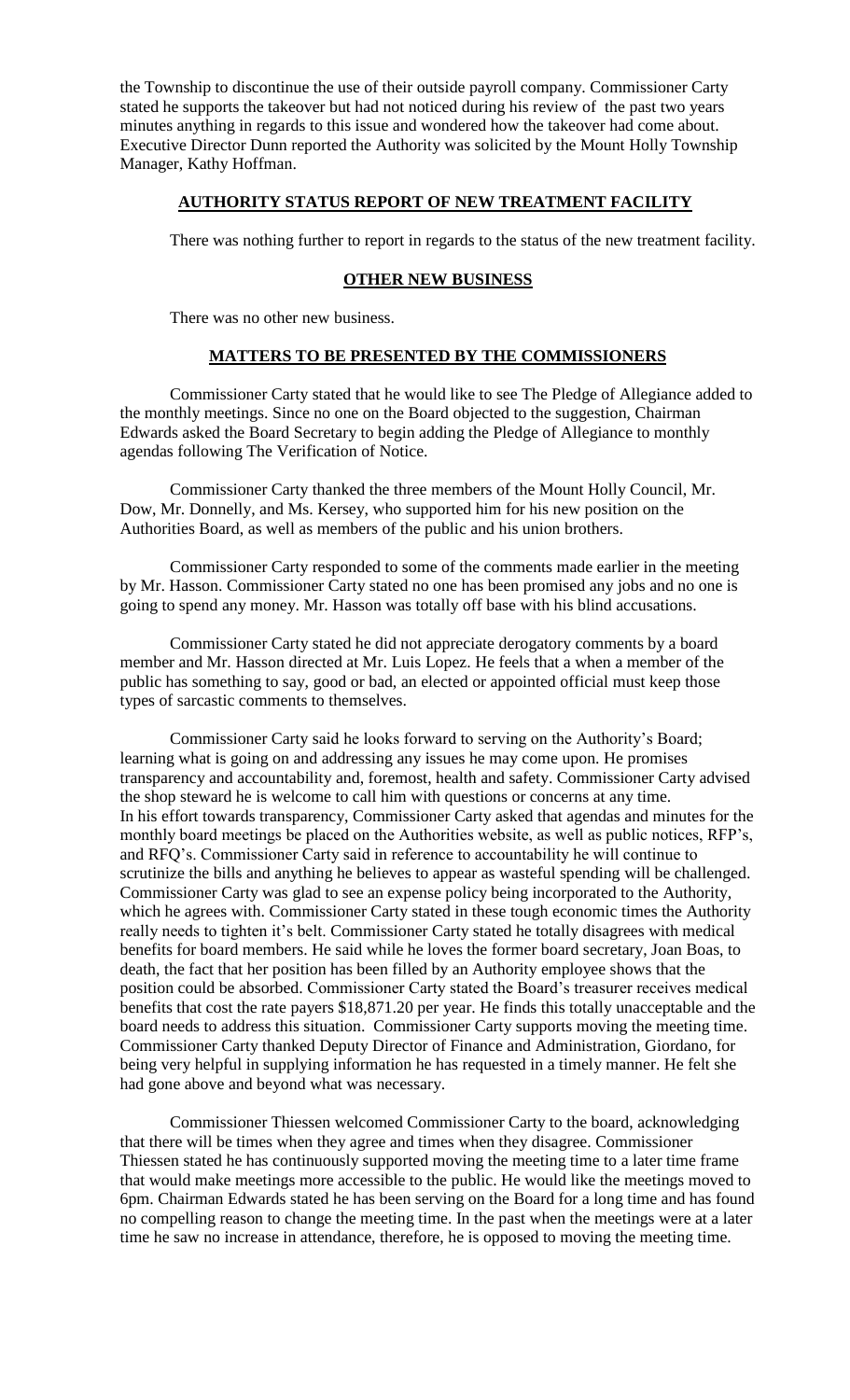Commissioner Carty said he begs to differ with Mr. Edwards because the current meeting time is not good for public availability. Commissioner Perinchief stated she agrees with transperancy of the Board. She agreed the meeting should be moved to 6:00pm and then revisited at the 2012 reorganization meeting to determine if the meetings should be held at that time permanently based on attendance.

Commissioner Thiessen moved for the approval of changing the monthly board meeting from 4:30pm to 6:00pm. Commissioner Carty seconded the motion. Motion carried. At the call of the roll, the vote was:

AYES: Commissioner Carty, Commissioner Thiessen, Commissioner Perinchief, Commissioner Silcox

NAYS: Chairman Edwards

Chairman Edwards stated the new meeting time would have to be advertised by the beginning of May.

Treasurer Brooke Tidswell stated on a positive note, on March 9<sup>th</sup>, 2011, Executive Director Dunn was honored with a Lifetime Achievement Award from the Association of Environmental Authorities. Mr. Tidswell feels since this is such an incredible award, he would like to see a news release put together for local newspapers, particularly in light of Executive Director Dunn's part over the past few years in the construction of the new facility. Chairman Edwards agreed and stated the Authority will move forward on a press release.

#### **EXECUTIVE SESSION**

Commissioner Silcox moved for the approval of Resolution 2011-42. Commissioner Thiessen seconded the motion.

At 5:25 PM the Authority Commissioners retired to Executive Session for a discussion involving personnel and contract negotiations.

## **RESOLUTION 2011-42**

## **AUTHORIZING EXECUTIVE SESSION OF THE MOUNT HOLLY MUNICIPAL UTILITIES AUTHORITY FOR THE PURPOSE OF DISCUSSION OF LITIGATION AND CONTRACT MATTERS**

**WHEREAS**, N.J.S.A. 10:4-12 allows for a Public Body to go into closed session during a Public Meeting; and

**WHEREAS**, the Mount Holly Municipal Utilities Authority has deemed it necessary to go into closed session to discuss certain matters which are exempted from public discussion; and

**WHEREAS**, the regular meeting of this Authority will reconvene following closed session;

**NOW, THEREFORE, BE IT RESOLVED** that the Mount Holly Township Municipal Utilities Authority will go into closed session for the following reasons as outlined in N.J.S.A. 10:4-12:

Discussions of a pending litigation matter involving the termination of the engineering professional services contract with AECOM and the back charges issued by the Authority.